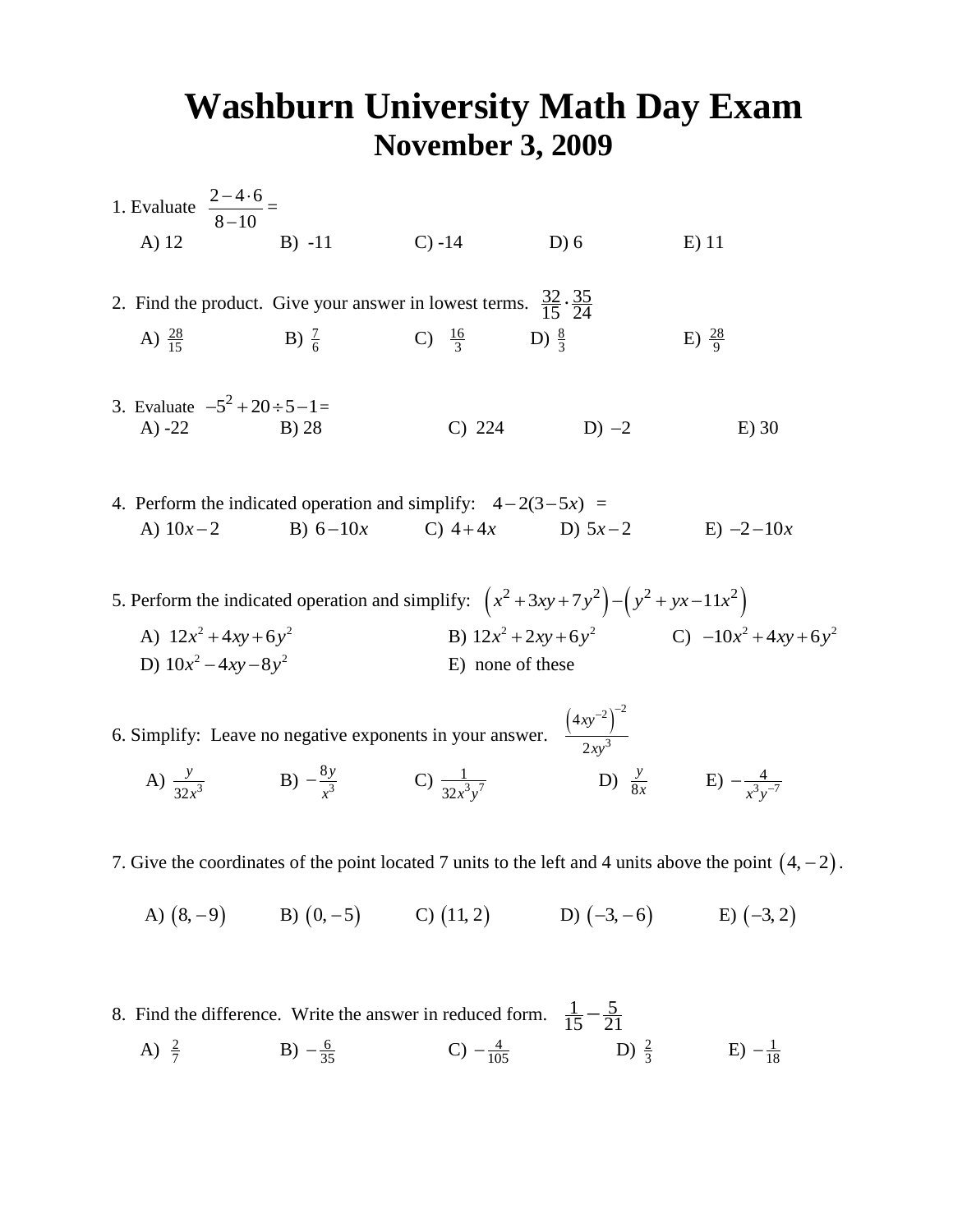9. If  $a = -3$  and  $b = -2$ , find the value of the expression  $b^2 - 4a$ :

A) 
$$
-17
$$
 B) 8 C) -3 D) -8 E) 16

10. Perform the indicated operation and give the answer in scientific notation:  $(5 \times 10^4)(8 \times 10^{-9})$ 7  $5\times 10^{4}$   $(8\times 10$  $2 \times 10$  $\times 10^{4}$   $(8\times10^{-7})$  $\times$ 

A)  $2 \times 10^{-11}$  B)  $2 \times 10^{-13}$  C)  $2 \times 10^{2}$  D)  $2 \times 10^{-12}$  E)  $2 \times 10^{3}$ 

11. Solve: 
$$
\frac{1}{2}x + \frac{1}{4} = \frac{1}{4}(x-6)
$$
  
\nA)  $x = 4$  \tB)  $x = \frac{-3}{4}$  \tC)  $x = -7$  \tD)  $x = \frac{25}{2}$  \tE)  $x = -12$ 

- 12. Solve:  $|5x-1| \le 8$ 
	- A)  $-\frac{9}{5} \le x \le \frac{9}{5}$  <br>B)  $-\frac{7}{5} \le x \le \frac{9}{5}$  <br>C)  $-\frac{9}{5} \le x \le \frac{7}{5}$ D)  $x \le -\frac{7}{5}, \quad x \ge \frac{9}{5}$ E) no solution
- 13. Find the degree of the polynomial:  $3x(2-4x^4)^8(x^3+9x-1)^5$ A) 32 B) 48 C) 21 D) 14 E) 47
- 14. If there are 5 pips in a stet, 3 goks in a stet, 2 stets in a drak, and 7 huls in a drak, how many huls are in 8 pips?
	- A)  $\frac{28}{5}$ 5  $B) \frac{60}{ }$ 7 C)  $\frac{56}{5}$ 5  $D) \frac{80}{ }$ 7  $E) \frac{56}{ }$ 15
- 15. A line with slope  $-\frac{3}{5}$  passes through the point  $(4, -2)$ . Find the *x*-coordinate of the point on the line that has a *y-*coordinate of 13.

A) 
$$
x = \frac{17}{5}
$$
 \t B)  $x = -\frac{43}{3}$  \t C)  $x = 13$  \t D)  $x = -21$  \t E)  $x = -5$ 

- 16. A card is selected at random from a standard 52 card deck. Assuming all cards are equally likely to be selected, what is the probability that a red card or a king is selected?
- A) 15/26 B) 7/13 C) 17/26 D) 4/13 E) 27/52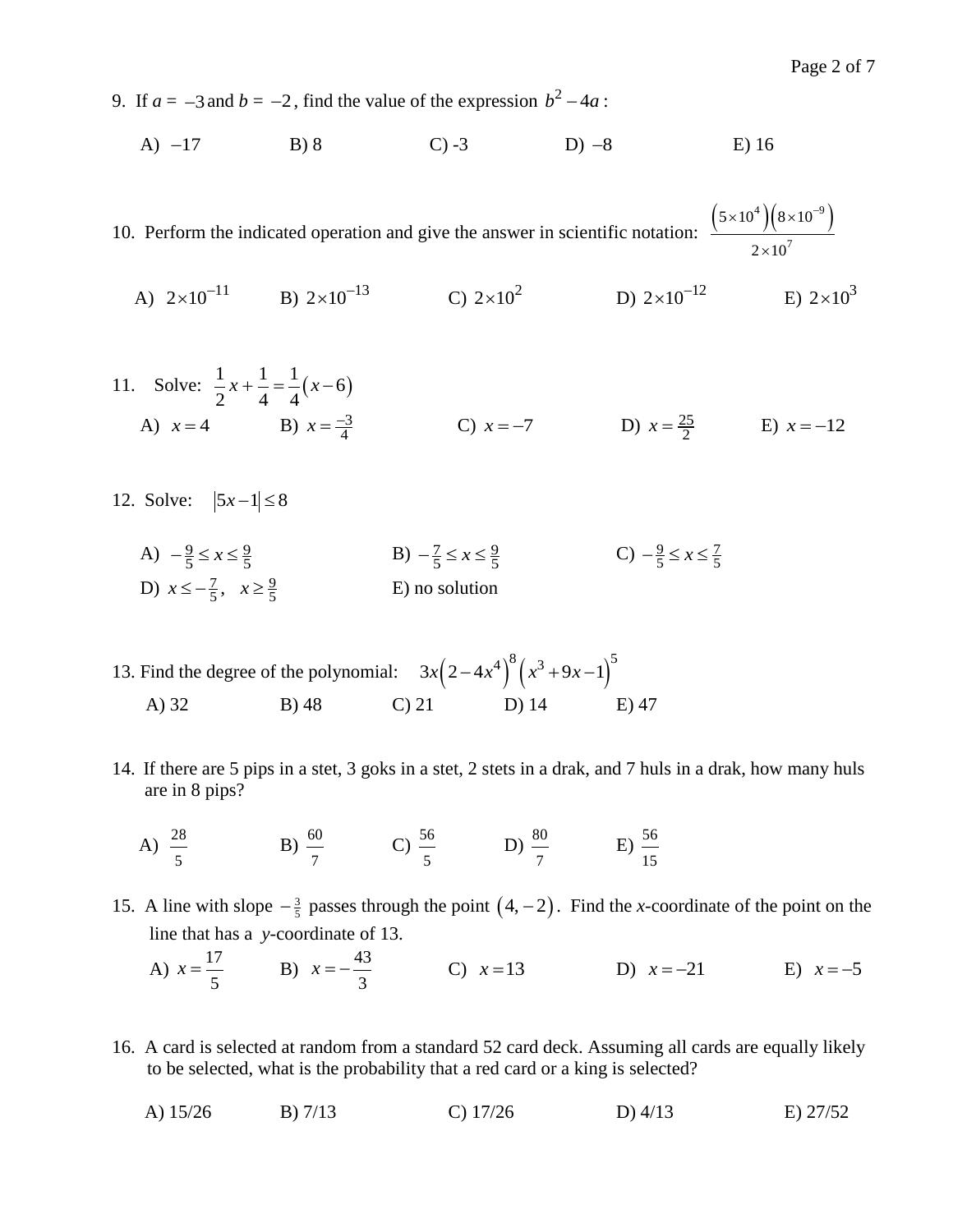17. The graph of  $x^2 + y^2 - 4x + 6y + 13 = 0$  is a:

A) pair of straight lines B) parabola C) circle D) single point E) hyperbola

18. For  $0^\circ \leq \theta \leq 360^\circ$ , how many solutions are there to  $2\sin^2 \theta - \sin \theta = 1$ ?

A) 0 B) 1 C) 2 D) 3 E) 4

19. Let 
$$
f(x) = \frac{3x+1}{x-2}
$$
. Find  $f^{-1}(3)$ .  
A) -2 B) 3  
C) 10  
D) 1/10  
E) undefined

20. If  $n$  is a positive integer, then the expression 2  $2n-1$  $2^{n-2}(2n+1)!$  $2^{2n-1}(2n-1)!$ *n n n*  $n 2^{2n-1} (2n$  $\overline{a}$ - $\ddot{}$  $\overline{a}$ simplifies to:

A) 
$$
\frac{(2n+1)}{(2n-1)2^{n+1}}
$$
 B)  $\frac{(2n+1)n}{2^{n-1}}$  C)  $\frac{(2n-1)}{2^{n+2}}$  D)  $\frac{(2n+1)}{2^n}$  E)  $\frac{2n}{n2^n}$ 

21. In a 2008 survey, a poll was conducted of male and female Americans. Of those polled, 41% were female, 68% believed that the nation was ready for a female president, and 25% were female **and** believed the nation was ready for a female president. What percentage of Americans polled were male **and** did not believe the nation was ready for a female president?

A) 75% B) 32% C) 91% D) 16% E) 34%

- 22. Simplify the trigonometric expression  $\cot \theta + \frac{\sin \theta}{\sin \theta}$  $1 + \cos$  $\cot \theta + \frac{\sin \theta}{\cos \theta}$  $\theta$  $\theta$  $^{+}$  $+\frac{\sin \theta}{\cos \theta}$ . A) csc  $\theta$ B) sec  $\theta$  $\theta$  C) sin  $\theta$  D) cos  $\theta$  E) tan  $\theta$
- 23. The circle  $(x-3)^2 + (y+1)^2 = 25$  and the line  $y = \frac{1}{2}$  $y = \frac{1}{2}x - 5$  intersect in two points. Find the midpoint of the line segment between these two intersection points.
	- A) (5,3) B)  $(3,-1)$  C)  $(3.5,-2.5)$  D)  $E)$  (4.5, 4)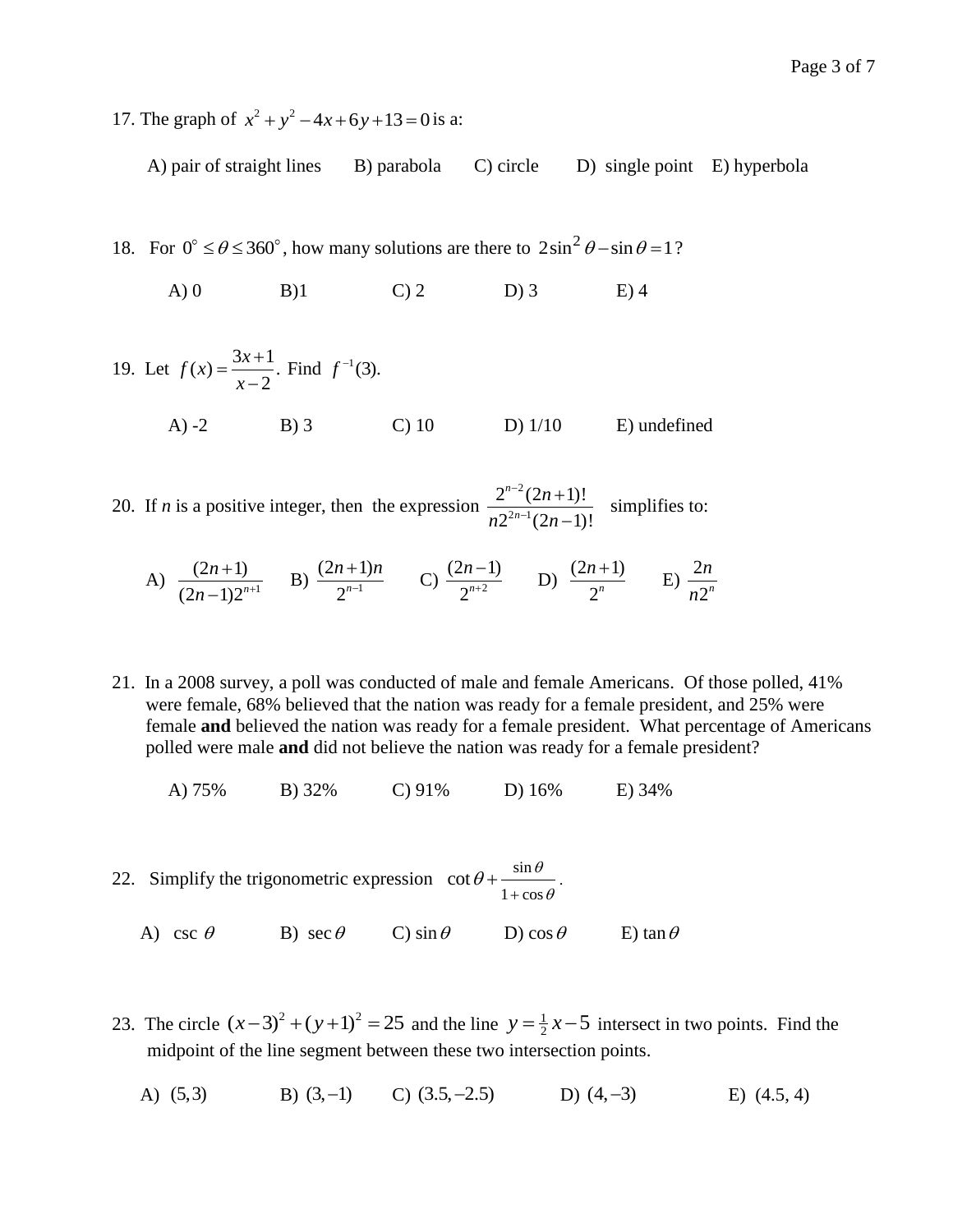24. In triangle *ABC*,  $\angle A = \angle C$ . Point *P* on  $\overline{AB}$  is such that  $PB = PC = AC$ . Find the measure of angle *B*. B



A) -3 B) -1/3 C) 1/3 D) 3 E) 9

26. Consider the following statements: *All doodads are flibertigibbits. No flibertigibbits are whatchamacallits. If a whozamawhatsis is a flibertigibbit, then it isn't a doodad.* Based on the above statements, determine which of the following is/are true. I. Some doodads are whatchamacallits. II. Some doodads are whosamawhatsises.

A) I and II B) I only C) II only D) neither I nor II E) There is not enough information to decide.

- 27. In a certain community there are 100 married couples. Two-thirds of the husbands who are taller than their wives are also heavier than their wives. Three-fourths of the husbands who are heavier than their wives are also taller. Twelve wives are both heavier and taller than their husbands. How many husbands are both taller and heavier than their wives?
	- A) 36 B) 48 C) 60 D) 72 E) 84
- 28. Recall that  $2_{nine}$  denotes the number 2 base 9. As a decimal (base 10) numeral,  $\sqrt{150_{\text{eight}} + 25_{\text{six}}}$  simplifies to:
	- A) 10 B) 11 C) 12 D) 13 E) 15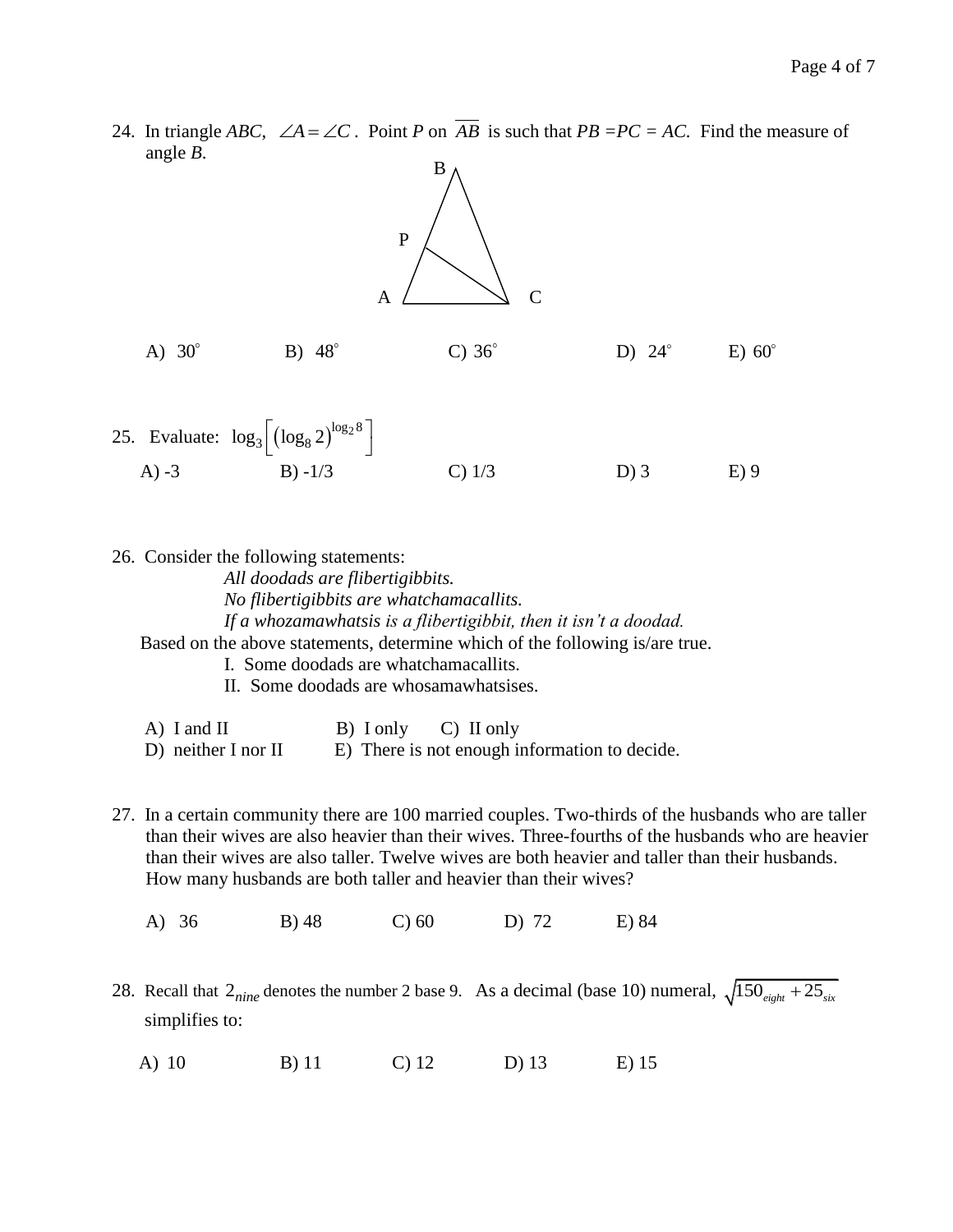29. Suppose a committee of 3 people is to be randomly selected from a club that has 9 men and 7 women members. What is the probability that the committee has at least one woman?

A) 13/40 B) 7/9 C) 17/20 D) 7/16 E) 3/16

30. In the figure, *ABCD* is an isosceles trapezoid with side lengths  $AD = BC = 5$ ,  $AB = 4$ , and  $DC = 10$ . The point *C* is on  $\overline{DF}$  and *B* is the midpoint of hypotenuse  $\overline{DE}$  in the right triangle *DEF*. Find the length of *EF*.



A)  $5\sqrt{2}$  B)  $4\sqrt{2}$ C) 8 D)  $3\sqrt{6}$ E) 12

31. Recall that  $i = \sqrt{-1}$ . Give the *x*-value for the solution to the following complex linear system. Note that the solution can itself involve complex numbers.

$$
2ix - (3-i)y = i
$$
  
(1+i)x + (3-i)y = 1-i  
A)  $\frac{1}{10} - \frac{3}{10}i$  \t B)  $\frac{1}{4} - \frac{4}{4}i$  \t C)  $\frac{1}{10} + \frac{3}{10}i$  \t D)  $\frac{1}{4} + \frac{4}{4}i$  \t E) The system has no solution.

- 32. A, B, C, a, b, and c are positive integers such that  $cA < aC < bA < aB < cB < bC$ . Arrange the rational numbers  $\frac{a}{a}$ ,  $\frac{b}{b}$ , and  $\frac{c}{c}$  $\frac{a}{A}$ ,  $\frac{b}{B}$ , and  $\frac{c}{C}$  from least to greatest.
	- A)  $\frac{a}{\cdot}$ ,  $\frac{b}{\cdot}$ ,  $\frac{c}{\cdot}$ *A B C* B)  $\frac{c}{\epsilon}, \frac{a}{\epsilon}, \frac{b}{\epsilon}$ *C A B* C)  $\frac{b}{\pi}, \frac{a}{\pi}, \frac{c}{\pi}$ *B A C* D)  $\frac{b}{\pi}, \frac{c}{\pi}, \frac{a}{\pi}$ *B C A* E) none of these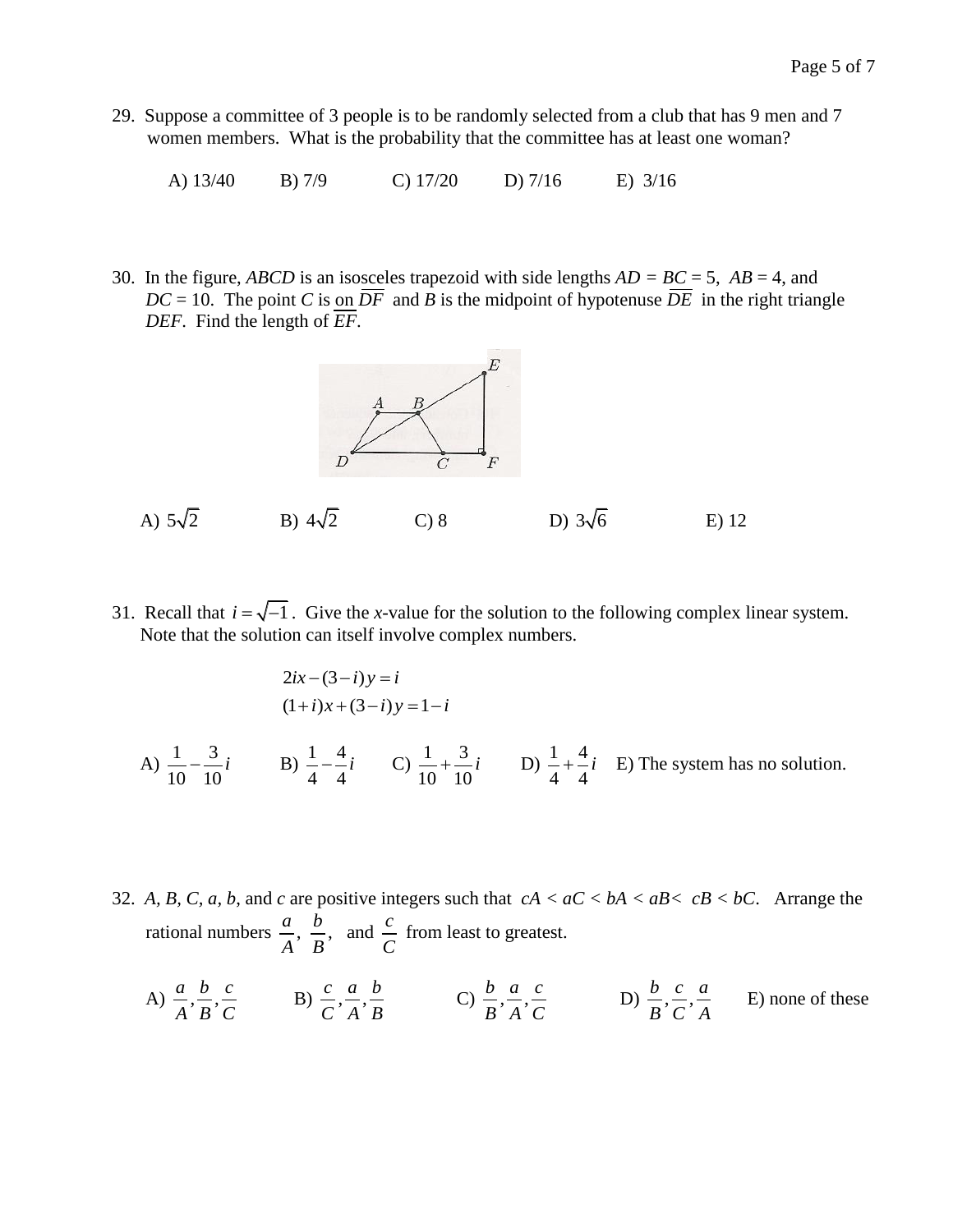- 33. A rope the length of the circumference of the earth (about 40,075.02 km) is wrapped around the earth at the equator (assume the equator is a circle). If one meter of rope is added, and the new rope is lifted off the earth at a uniform height, the distance the rope will be off the ground is closest to which of the following numbers?
	- A)  $10 \text{ cm} = 10^{-1}$  $10^{-1}$  m B) 1 cm =  $10^{-2}$  $10^{-2}$  m C) 1 mm =  $10^{-3}$  m D) 1  $\mu$ m =  $10^{-6}$  $10^{-6}$  m E) 1 nm =  $10^{-9}$  m
- 34. If  $a + b = 1$  and  $a^2 + b^2 = 2$  then  $a^3 + b^3$  equals:
	- A) 4 B) 7/2 C) 3 D) 5/2 E) 2
- 35. Bill started with 140 coins consisting of nickels, dimes and quarters, worth \$10. He spent \$3 of his money, consisting of a dollar's worth of quarters and a combination of nickels and dimes where twice as many nickels as dimes were spent. The remaining \$7 had as many dimes as there were quarters originally. Find the number of dimes in the original 140-coin collection.
	- A) 25 B) 20 C) 15 D) 10 E) not enough information
- 36. Two busses are initially 1,000 miles apart. Both busses start at the same time, heading directly towards each other, bus A is moving at 50 miles per hour and bus B at 60 miles per hour. After 3 hours, bus A stops for an hour. One hour after bus A has resumed travel, bus B stops for one half hour. Two hours after bus B has resumed travel, bus A stops again for one hour. Assuming no more stops take place, how much time passes from the time the two busses embarked on their respective journeys to when they meet?
	- A)  $9\frac{1}{2}$  hours 7 8 hours C) 10  $\frac{1}{11}$  hours D) 10  $\frac{3}{11}$ E) cannot be determined from the information given
- 37. How many integers between 1 and 2009 are divisible by 3, 4, or 5?

A) 1172 B) 1205 C) 1139 D) 1572 E) 1539